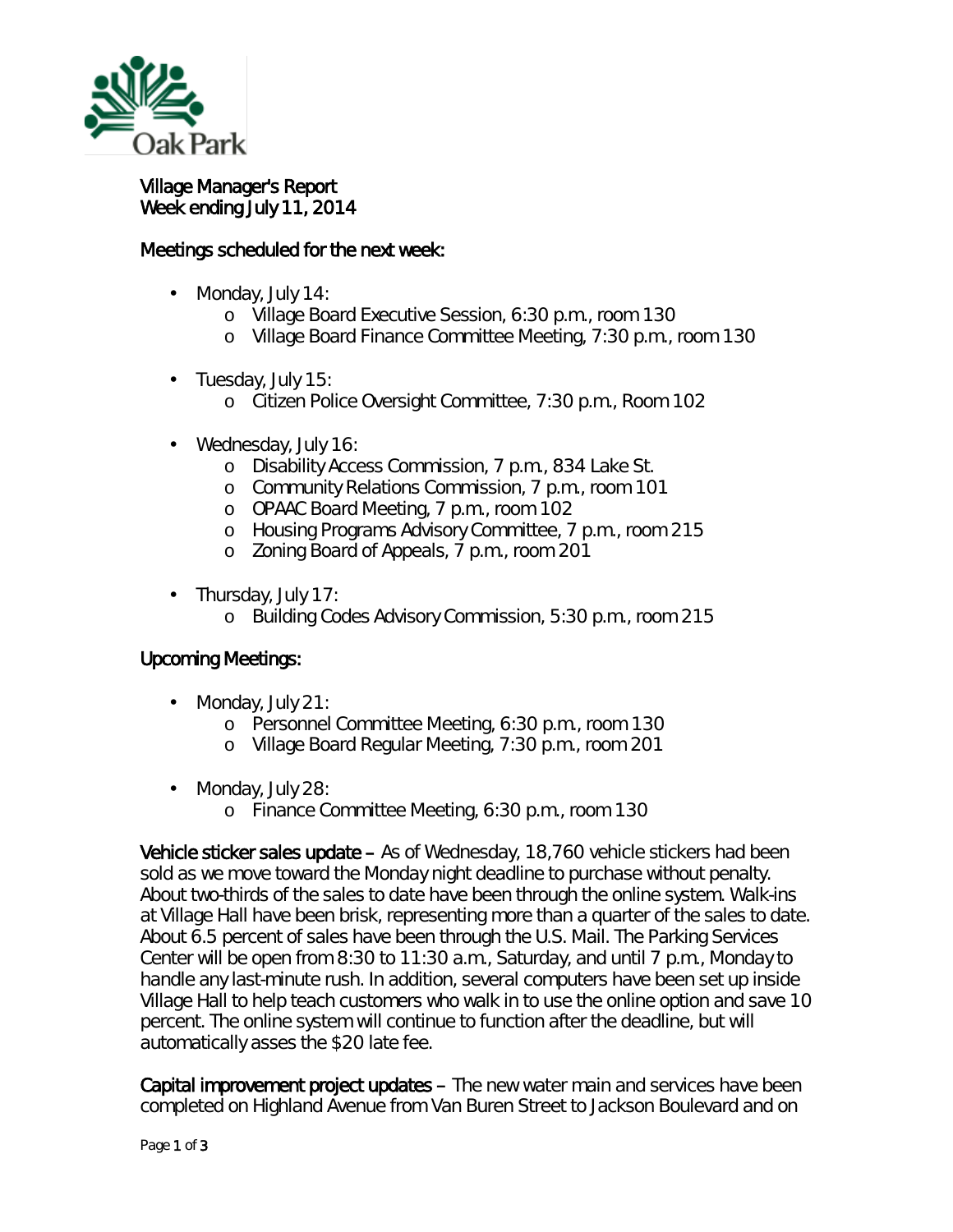Van Buren from Cuyler Avenue to Harvey Avenue. Crews will begin rebuilding manholes and removing pavement next week. Drainage structures and lines have been installed and curb work should be completed by next week on Grove Avenue, Lombard Avenue, Taylor Avenue and Berkshire Street as part of a state-funded resurfacing project. Replacement of the speed table on Marion Street at Westgate Street is half completed. The east half of the speed table has been removed and the new base course, granite crosswalks and brick pavers have been installed. The east lane will open and work will move to the west side on Monday. Surface patching is scheduled to begin next week at various locations in the Village. Notices for sidewalk replacement will be going out via mail next week for work to start in mid-to-late July. Micropaving/crack filling projects are in the preconstruction phases. Sewer cleaning and inspections continued throughout the Village.

Public Works activities – Pavement and curbs were replaced where openings for water line repairs were made at 146 N. Harvey Ave., 528 S. Oak Park Ave., 901 East Ave., 208 N. Ridgeland Ave., 1012 Pleasant St. and 1122 S. Oak Park Ave. Fire hydrants were rebuilt at 300 S. Oak Park Ave and the corner of Maple Street and Jackson Boulevard. Sewer laterals were repaired at 520 S. Wesley Ave., a water main break repaired at 838 N. Mapleton Ave. and a sinkhole repaired at 818 N. Lombard Ave. in preparation for street resurfacing. In addition to tree-related service calls, dead and ailing trees were removed, including those affected by the emerald ash borer. Crews also completed recurring tasks such as delivery and pick up of barricades for special events and block parties, removing graffiti, filling pot holes and picking up dead animals. In addition, Public Works crews hung the large banner at the Lake & Forest Garage announcing its impending closure.

West Nile Virus found here – The [Desplaines Valley Mosquito District \(DVMAD\)](http://www.desplainesvalleymad.com/) has reported the first positive mosquito pool collected from an Oak Park trap. Health Department officials had been expecting a local positive pool since the virus had already been found in several nearby communities and throughout the state. As in past years, the Village will focus its [communications efforts](http://www.oak-park.us/village-services/health-department/west-nile-virus) on providing residents with information about avoiding mosquito bites and reducing mosquito breeding sites. In addition, an intern is walking the Village looking for potential breeding sites and providing information to property owners. The virus tends to become more prevalent as the temperatures rise in July and August, and can continue to pose a threat as late as October.

Page 2 of 3 Fire Department update – The Fire Department responded to 516 calls for service in June, bringing the annual total to 3,219. Emergency medical service calls represented 61 percent of all calls, followed by alarm initiated (16 percent), general service calls (14 percent) and fire/hazardous conditions calls (7 percent). Our firefighter/paramedics were on the scene of calls in an average of four minutes and 12 seconds, well below the industry standard of six minutes. Of the EMS calls, contact was made with 319 patients, 225 of whom required transport to medical facilities, with 136 requiring advanced life support services. The department upgraded its cardiac monitors to include CO2 sensors, which will greatly assist paramedics monitoring patients with congestive heart failure symptoms. Firefighters responded to one significant structure fire in June when lightning struck the roof a townhome at 907 South Blvd. during a severe thunderstorm. In addition, firefighters responded to five unattended cooking fires in June, three at senior residence buildings. Fast reporting and response times meant each of these fires was